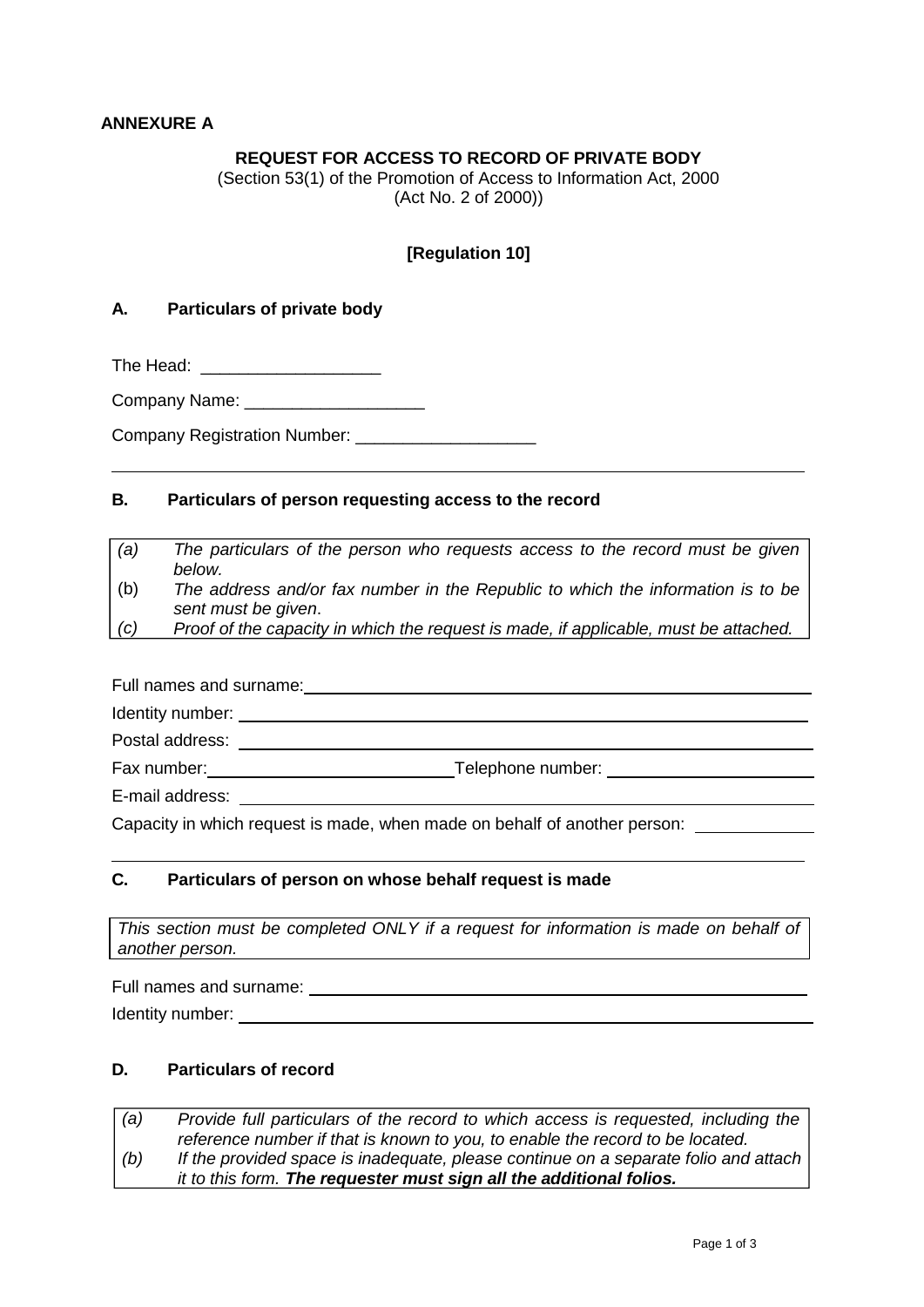- **1. Description of record or relevant part of the record:**
- **2. Reference number, if available:**
- **3. Any further particulars of record:**

#### **E. Fees**

| (a) | A request for access to a record, other than a record containing personal information |
|-----|---------------------------------------------------------------------------------------|
|     | about yourself, will be processed only after a request fee has been paid.             |
|     | You will be notified of the amount required to be paid as the request fee.            |
| (b) | The fee payable for access to a record depends on the form in which access is         |
| (c) | required and the reasonable time required to search for and prepare a record.         |
|     | If you qualify for exemption of the payment of any fee, please state the reason for   |
| (d) | exemption.                                                                            |
|     |                                                                                       |

Reason for exemption from payment of fees:

# **F. Form of access to record**

*If you are prevented by a disability to read, view or listen to the record in the form of access provided for in 1 to 4 hereunder, state your disability and indicate in which form the record is required.*

| Disability: | Form in which record is required: |
|-------------|-----------------------------------|
| _____       |                                   |

*Mark the appropriate box with an* **X***. NOTES:*

- *(a) Compliance with your request in the specified form may depend on the form in which the record is available.*
- *(b) Access in the form requested may be refused in certain circumstances. In such a case you will be informed if access will be granted in another form.*
- *(c) The fee payable for access to the record, if any, will be determined partly by the form in which access is requested.*

| 1. | If the record is in written or printed form:                                                         |  |                                                            |  |                                                                   |  |
|----|------------------------------------------------------------------------------------------------------|--|------------------------------------------------------------|--|-------------------------------------------------------------------|--|
|    | copy of record*                                                                                      |  | inspection of record                                       |  |                                                                   |  |
| 2. | If record consists of visual images                                                                  |  |                                                            |  |                                                                   |  |
|    | (this includes photographs, slides, video recordings, computer-generated images,<br>sketches, etc.): |  |                                                            |  |                                                                   |  |
|    | View the images                                                                                      |  | copy of the images*                                        |  | transcription of the<br>images*                                   |  |
| 3. | If record consists of recorded words or information which can be                                     |  |                                                            |  |                                                                   |  |
|    | reproduced in sound:                                                                                 |  |                                                            |  |                                                                   |  |
|    | Listen to the                                                                                        |  | Transcription of soundtrack*                               |  |                                                                   |  |
|    | soundtrack (audio                                                                                    |  | (written or printed document)                              |  |                                                                   |  |
|    | cassette)                                                                                            |  |                                                            |  |                                                                   |  |
| 4. | If record is held on computer or in an electronic or machine-readable form:                          |  |                                                            |  |                                                                   |  |
|    | printed copy of record*                                                                              |  | printed copy of<br>information derived from<br>the record* |  | copy in computer<br>readable form*<br>(stiffy or compact<br>disc) |  |